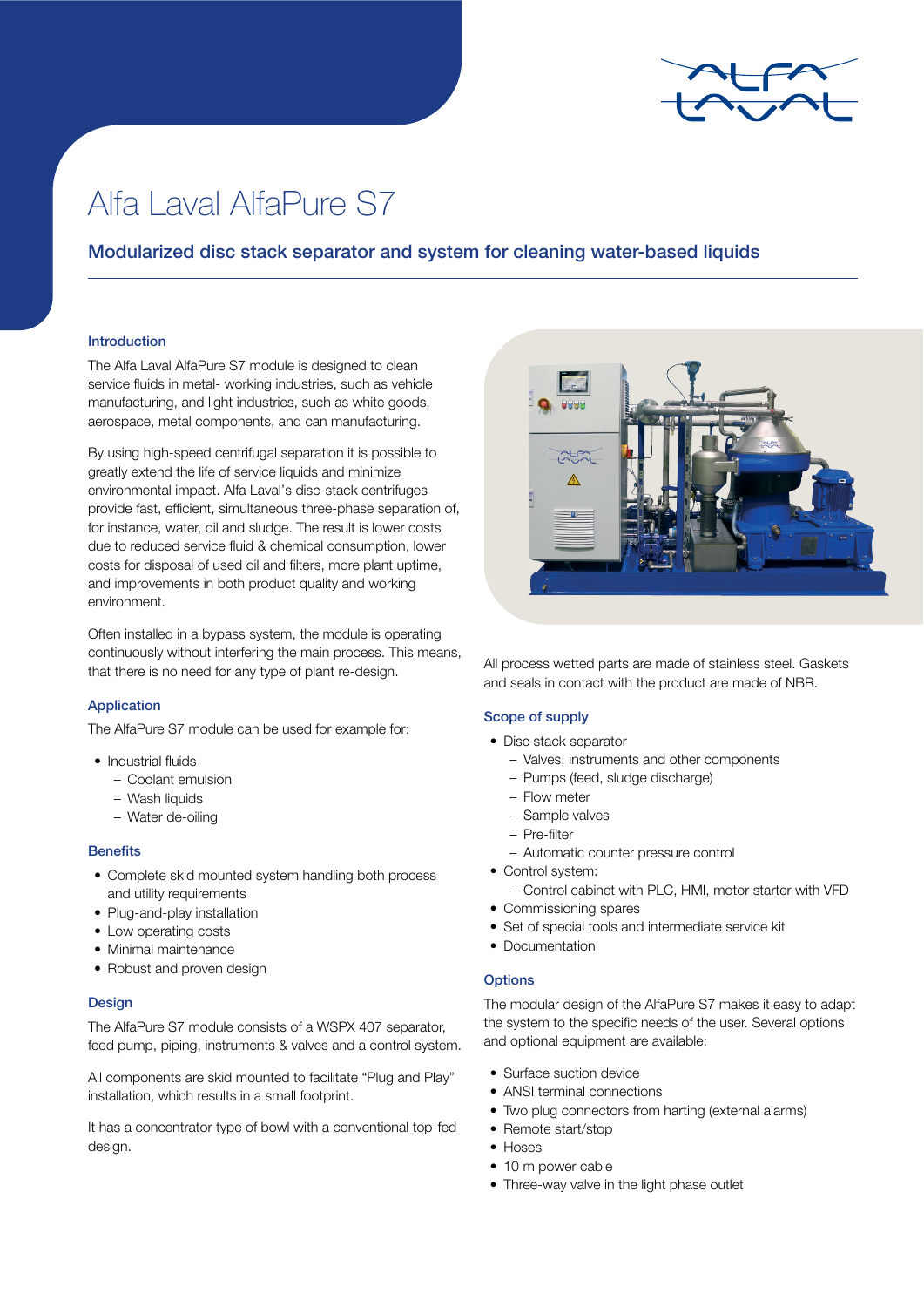- Various certificates
- Extra intermediate & major service kit for HSS

### Working principle

The feed enters the separator bowl from the top. Separation takes place between the bowl discs as a result of the centrifugal force that causes the solids to move towards the periphery.

The separated liquid is continuously pumped out of the bowl by an integrated paring disc through the outlet at the top of the separator.

The solids collected in the periphery of the bowl are discharged intermittently through the discharge ports. The discharge is triggered by a timer. Water is used to control the movement of the sliding bowl bottom part that opens and closes the discharge ports. The discharged solids decelerate in the sludge cyclone and can be pumped out of the sludge tank.



Typical bowl drawing for a solids-ejecting separator. The details illustrated do not necessarily correspond to the separator described.

- 1. Feed inlet
- 2. Distributor
- 3. Disc stack
- 4. Paring disc
- 5. Liquid phase outlet
- 6. Sliding bowl bottom
- 7. Solids discharge ports
- 8. Solids outlet from cyclone



Typical flow chart of a separator system. The details may differ slightly between different systems.

- 1. Control cabinet
- 2. Product inlet
- 3. Feed pump
- 4. Operating water
- 5. Utilities
- 6. Outlet light phase
- 7. Outlet heavy phase
- 8. Sludge tank
- 9. Drain from sludge tank
- 10. Sludge outlet
- 11. Sludge pump

## Technical data

| Capacity                          |                           |
|-----------------------------------|---------------------------|
| Coolants & wash liquids           |                           |
| AlfaPure S7                       | 5000-7000 l/h (22-31 gpm) |
|                                   |                           |
| <b>Operating requirements</b>     |                           |
| Separation temperature            | 15-100°C (60-210°F)       |
| рH                                | $6 - 14$                  |
| Operating water pressure          | 200-600 kPa (30-85 psi)   |
| Instrument air pressure           | 500-1000 kPa (73-145 psi) |
| Installed power                   | Max 10 kW                 |
| Ambient temperature               | 5-50°C (40-122°F)         |
|                                   |                           |
| <b>Electrical system</b>          |                           |
| Voltage                           | 400/415/440/460/480 V     |
| Frequency                         | 50/60 Hz                  |
|                                   |                           |
| Connections                       |                           |
| Process liquid inlet (oily water) | DIN DN50                  |
| Heavy liquid outlet (water)       | DIN DN40                  |
| Light liquid outlet (oil)         | DIN DN40                  |
| Sludge outlet                     | DIN ISO-G1"               |
| Operating water                   | DIN ISO-G3/4"             |
| Instrument air                    | <b>DIN ISO-G1/4"</b>      |